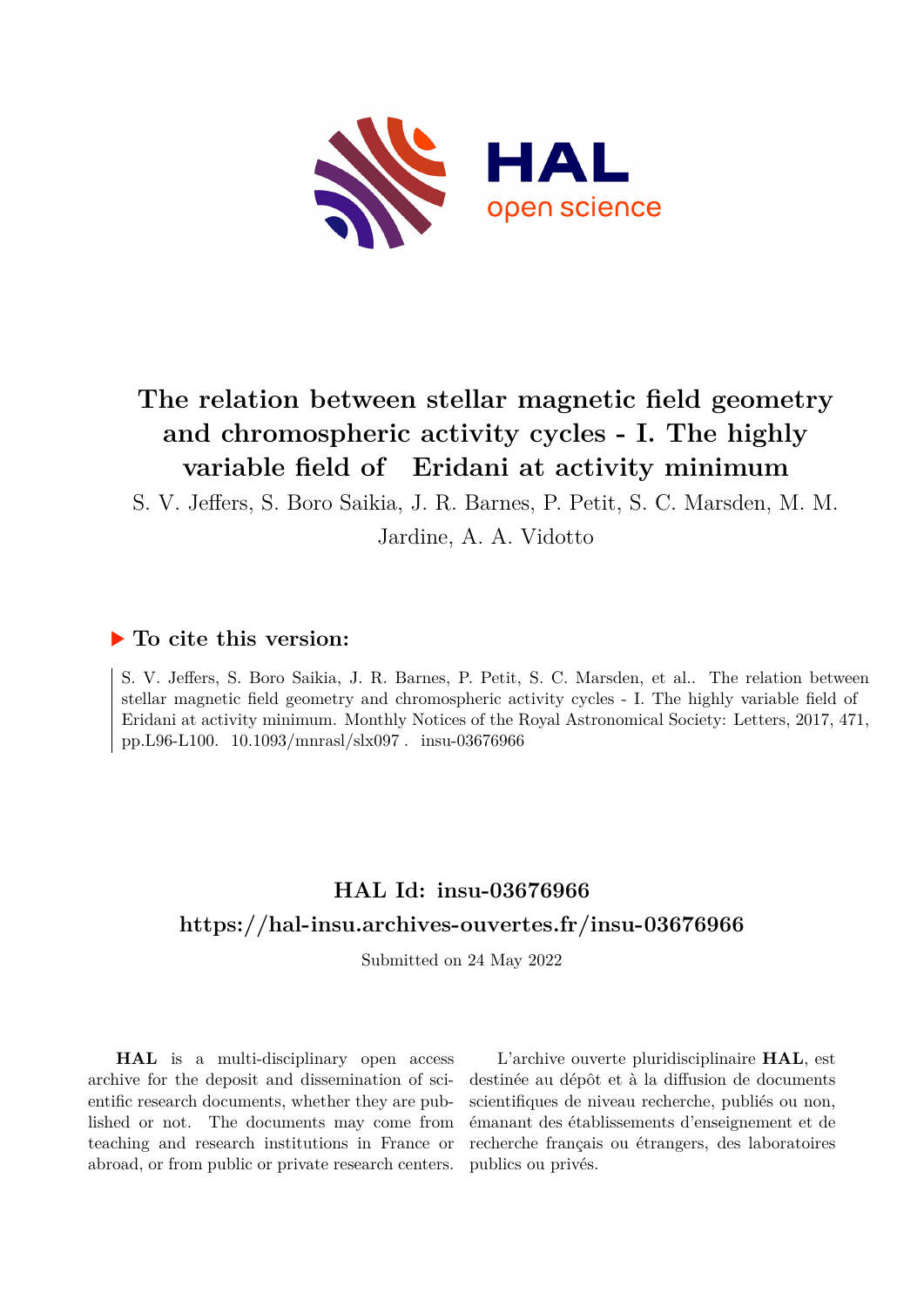# **The relation between stellar magnetic field geometry and chromospheric activity cycles – I. The highly variable field of** *-* **Eridani at activity minimum**

S. V. Jeffers,  $1\star$  $1\star$  S. Boro Saikia,<sup>1</sup> J. R. Barnes, <sup>[2](#page-1-2)</sup> P. Petit, <sup>[3,](#page-1-3)[4](#page-1-4)</sup> S. C. Marsden, <sup>[5](#page-1-5)</sup> M. M. Jardine,  $6$  A. A. Vidotto<sup>7</sup> and the BCool collaboration

<span id="page-1-0"></span><sup>1</sup>Institut für Astrophysik, Georg-August-Universität, Friedrich-Hund-Platz 1, D-37077 Göttingen, Germany

<span id="page-1-2"></span><sup>2</sup>*School of Physical Sciences, The Open University, Walton Hall, Milton Keynes MK7 6AA, UK*

<span id="page-1-3"></span><sup>3</sup>*UPS-OMP, Institut de Recherche en Astrophysique et Planetologie, Universit ´ e de Toulouse, F-31400 Toulouse, France ´*

<span id="page-1-4"></span><sup>4</sup>*Institut de Recherche en Astrophysique et Planetologie, 14 Avenue Edouard Belin, F-31400 Toulouse, France ´*

<span id="page-1-5"></span><sup>5</sup>*Computational Engineering and Science Research Centre, University of Southern Queensland, Toowoomba 4350, Australia*

<span id="page-1-6"></span><sup>6</sup>*SUPA, School of Physics and Astronomy, University of St Andrews, North Haugh, St Andrews, Fife KY 16 9SS, UK*

<span id="page-1-7"></span><sup>7</sup>*School of Physics, Trinity College Dublin, the University of Dublin, Dublin-2, Ireland*

Accepted 2017 June 13. Received 2017 June 2; in original form 2016 December 14

#### **ABSTRACT**

The young and magnetically active K dwarf  $\epsilon$  Eridani exhibits a chromospheric activity cycle of about 3 yr. Previous reconstructions of its large-scale magnetic field show strong variations at yearly epochs. To understand how  $\epsilon$  Eridani's large-scale magnetic field geometry evolves over its activity cycle, we focus on high-cadence observations spanning 5 months at its activity minimum. Over this time-span, we reconstruct three maps of  $\epsilon$  Eridani's large-scale magnetic field using the tomographic technique of Zeeman–Doppler imaging. The results show that at the minimum of its cycle,  $\epsilon$  Eridani's large-scale field is more complex than the simple dipolar structure of the Sun and 61 Cyg A at minimum. Additionally, we observe a surprisingly rapid regeneration of a strong axisymmetric toroidal field as  $\epsilon$  Eridani emerges from its S-index activity minimum. Our results show that all stars do not exhibit the same field geometry as the Sun, and this will be an important constraint for the dynamo models of active solar-type stars.

**Key words:** techniques: polarimetric - stars: activity - stars: individual:  $\epsilon$  Eridani - stars: magnetic field – stars: solar-type.

#### **1 INTRODUCTION**

The evolution of the Sun's large-scale magnetic field ranges from dipolar at activity minimum to complex at activity maximum (DeRosa, Brun & Hoeksema [2012\)](#page-5-0). A solar-like magnetic cycle has also been observed in the K dwarf 61 Cyg A, where its largescale field is a simple dipole at activity minimum. In this Letter, we investigate the evolution of the large-scale magnetic field of  $\epsilon$ Eridani, which is well established to be a magnetically active star (Valenti, Marcy & Basri [1995;](#page-5-1) Metcalfe et al. [2013\)](#page-5-2). Previously in Jeffers et al. [\(2014\)](#page-5-3), we reconstructed the large-scale magnetic field geometry of  $\epsilon$  Eridani to understand how the photospheric largescale magnetic field geometry of  $\epsilon$  Eridani varies over its S-index cycle. These observations comprise six epochs spanning nearly 7 yr or approximately two S-index cycles. We showed that each map has evolved dramatically from one epoch to the next, and that we clearly reconstruct the weakest magnetic field structures at its Ca II

<span id="page-1-1"></span>E-mail: [jeffers@astro.physik.uni-goettingen.de](mailto:jeffers@astro.physik.uni-goettingen.de)

H&K (or S-index) minimum. The motivation for this work is to investigate the evolution of  $\epsilon$  Eridani's large-scale magnetic field with a higher cadence of observations over its S-index minimum to understand how its field evolution differs from the Sun and 61 Cyg A. To achieve this, we obtained spectropolarimetric observations every night, weather permitting, over a period of 5 months.

#### **2 OBSERVATIONS AND DATA ANALYSIS**

We observed  $\epsilon$  Eridani over a time-span of 5 months from 2014 September to 2015 January using the high-resolution spectropolarimeter NARVAL located at the Telescope Bernard Lyot, France (Aurière  $2003$ ). The total data set comprises 40 spectra that were obtained every night with acceptable observational conditions and are summarized in Table [1](#page-2-0) (shown later). The data were reduced and processed following an identical procedure already explained in section 3 of Jeffers et al. [\(2014\)](#page-5-3).

All Stokes *I* and Stokes *V* reduced spectra were processed using least-squares deconvolution (LSD; Donati et al. [1997\)](#page-5-5). By extracting the information contained in each spectral line, LSD enables the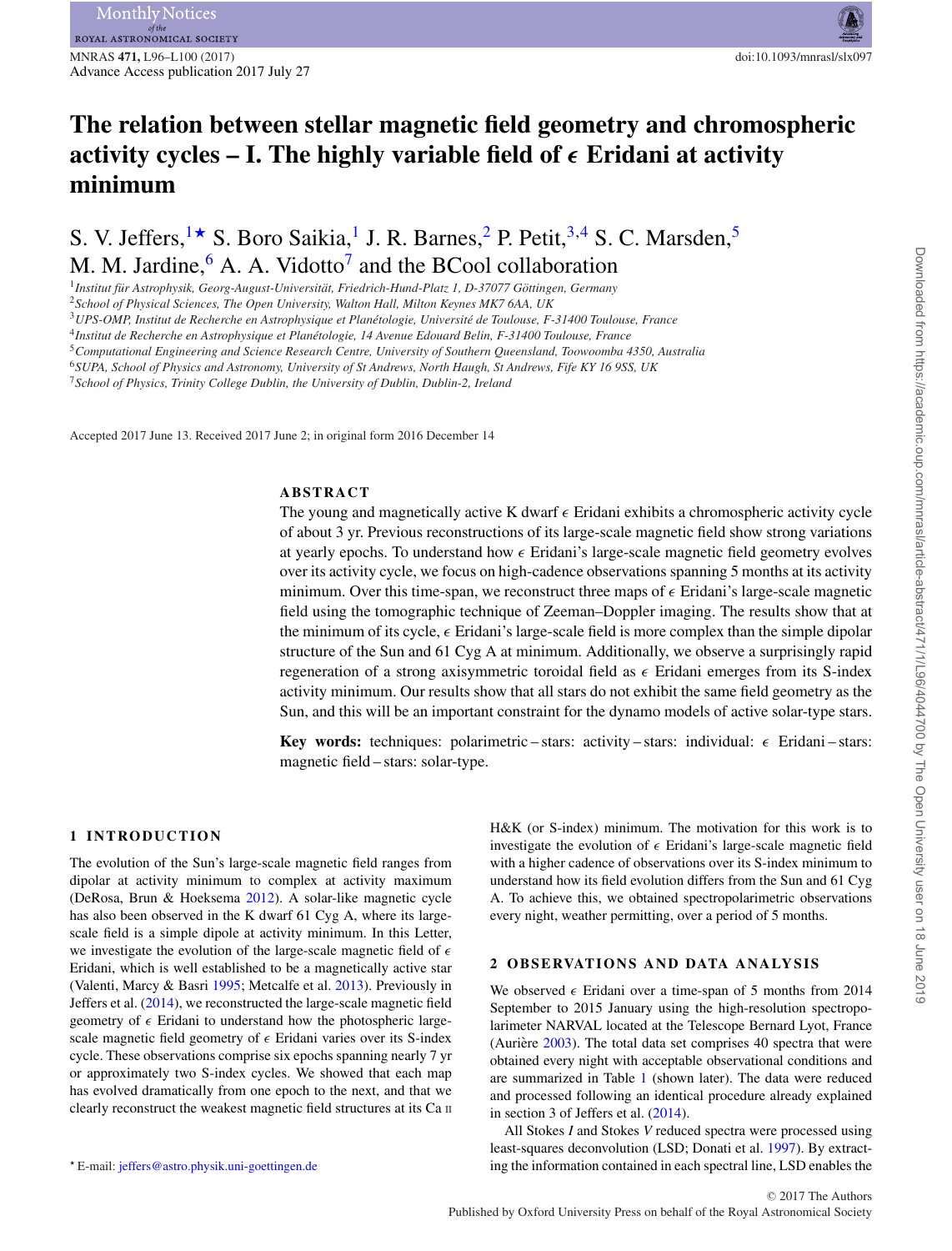<span id="page-2-0"></span>**Table 1.** Journal of observations. Phase  $= 0$  is defined as Julian Date  $= 245$  $4101.5$  and is used for all epochs, with subsequent epochs taking phase  $=$ 0 as an integer number of rotational periods from this value. The exposure time of all observations is 400 s.

| Date              | Julian Date<br>UT<br>$(+245\,4000)$ |                 | Phase     | <b>LSD</b><br>S/N | S-index |  |  |  |
|-------------------|-------------------------------------|-----------------|-----------|-------------------|---------|--|--|--|
| Map 1 (2014.71)   |                                     |                 |           |                   |         |  |  |  |
| 2014 September 1  | 2902.67                             | 04:05:45        | $-1.1737$ | 39 4 78           | 0.402   |  |  |  |
| 2014 September 2  | 2903.68                             | 04:24:48        | $-1.0870$ | 36 435            | 0.396   |  |  |  |
| 2014 September 3  | 2904.67                             | 04:00:01        | $-1.0029$ | 37 224            | 0.395   |  |  |  |
| 2014 September 5  | 2906.65                             | 03:38:55        | $-0.8329$ | 42 847            | 0.394   |  |  |  |
| 2014 September 11 | 2912.65                             | 03:33:12        | $-0.3195$ | 35 636            | 0.404   |  |  |  |
| 2014 September 12 | 2913.62                             | 02:53:49        | $-0.2362$ | 38 801            | 0.399   |  |  |  |
| 2014 September 13 | 2914.66                             | 03:47:37        | $-0.1474$ | 39 29 3           | 0.396   |  |  |  |
| 2014 September 23 | 2924.64                             | 03:16:40        | 0.7069    | 38 855            | 0.405   |  |  |  |
| 2014 September 24 | 2925.6                              | 02:19:16        | 0.7891    | 36 714            | 0.396   |  |  |  |
| 2014 September 25 | 2926.62                             | 02:52:49        | 0.8767    | 35 734            | 0.403   |  |  |  |
| 2014 September 27 | 2928.61                             | 02:36:02        | 1.0469    | 35 976            | 0.391   |  |  |  |
|                   |                                     | Map 2 (2014.84) |           |                   |         |  |  |  |
| 2014 October 16   | 2947.65                             | 03:36:25        | $-1.3227$ | 30 832            | 0.396   |  |  |  |
| 2014 October 17   | 2948.49                             | 23:49:35        | $-1.2506$ | 34 626            | 0.395   |  |  |  |
| 2014 October 18   | 2949.63                             | 03:09:04        | $-1.1531$ | 36 745            | 0.392   |  |  |  |
| 2014 October 19   | 2950.58                             | 01:59:09        | $-1.0717$ | 28 5 18           | 0.393   |  |  |  |
| 2014 October 24   | 2955.48                             | 23:37:39        | $-0.6520$ | 29 839            | 0.405   |  |  |  |
| 2014 October 25   | 2956.56                             | 01:23:13        | $-0.5601$ | 36 520            | 0.403   |  |  |  |
| 2014 October 26   | 2957.44                             | 22:40:33        | $-0.4842$ | 24 285            | 0.410   |  |  |  |
| 2014 October 28   | 2959.59                             | 02:07:25        | $-0.3006$ | 33 182            | 0.402   |  |  |  |
| 2014 October 29   | 2960.53                             | 00:47:06        | $-0.2198$ | 36 670            | 0.401   |  |  |  |
| 2014 October 30   | 2961.49                             | 23:39:16        | $-0.1382$ | 33 682            | 0.397   |  |  |  |
| 2014 October 31   | 2962.51                             | 00:13:05        | $-0.0506$ | 36 824            | 0.401   |  |  |  |
| 2014 November 1   | 2963.51                             | 00:10:47        | 0.0349    | 42 832            | 0.403   |  |  |  |
| 2014 November 12  | 2974.53                             | 00:45:23        | $-1.0213$ | 20 765            | 0.388   |  |  |  |
| 2014 November 15  | 2977.48                             | 23:38:01        | $-0.7684$ | 31 998            | 0.309   |  |  |  |
| 2014 November 20  | 2982.45                             | 22:45:26        | $-0.3435$ | 21 015            | 0.387   |  |  |  |
|                   |                                     | Map 3 (2014.98) |           |                   |         |  |  |  |
| 2014 December 2   | 2994.39                             | 21:21:14        | $-2.3211$ | 28 400            | 0.387   |  |  |  |
| 2014 December 2   | 2994.40                             | 21:32:10        | $-2.3204$ | 29 646            | 0.387   |  |  |  |
| 2014 December 3   | 2995.40                             | 21:30:49        | $-2.2349$ | 38 856            | 0.390   |  |  |  |
| 2014 December 3   | 2995.40                             | 21:41:47        | $-2.2342$ | 38 417            | 0.390   |  |  |  |
| 2014 December 19  | 3011.39                             | 21:17:49        | $-0.8658$ | 42 049            | 0.385   |  |  |  |
| 2014 December 19  | 3011.39                             | 21:28:46        | $-0.8652$ | 39 688            | 0.384   |  |  |  |
| 2014 December 21  | 3013.40                             | 21:38:44        | $-0.6933$ | 39 051            | 0.392   |  |  |  |
| 2014 December 21  | 3013.41                             | 21:49:41        | $-0.6927$ | 37 356            | 0.392   |  |  |  |
| 2015 January 6    | 3029.36                             | 20:35:57        | 0.6728    | 39 9 35           | 0.390   |  |  |  |
| 2015 January 6    | 3029.37                             | 20:46:56        | 0.6735    | 39 952            | 0.389   |  |  |  |
| 2015 January 10   | 3033.36                             | 20:36:39        | 1.0153    | 41780             | 0.384   |  |  |  |
| 2015 January 10   | 3033.37                             | 20:47:36        | 1.0160    | 41 215            | 0.385   |  |  |  |
| 2015 January 17   | 3040.33                             | 19:56:13        | 1.6122    | 31 182            | 0.380   |  |  |  |
| 2015 January 17   | 3040.34                             | 20:07:11        | 1.6129    | 32 611            | 0.379   |  |  |  |

recovery of weak signatures in the line profile despite the presence of noise. The result is one high signal-to-noise ratio (S/N) spectral profile for each observation. To achieve this, a line list for a star with  $T_{\text{eff}}$  = 5000 K,  $\log g$  = 4.5, a depth threshold of 0.1 and  $\log (M/H)$  = 0.1, and containing 12 220 lines was downloaded from the Vienna Atomic Line Database. This model atmosphere was used to generate a spectral weighting mask. This mask was applied to each observation (comprising a subset of four exposures with different polarimeter angles) with a step size of 1.8 km s<sup> $-1$ </sup>, matching NAR-VAL's detector pixel resolution. The resulting Stokes *V* profiles, which when convolved with the model line profile best matches the observed spectrum of the target star, are shown in the outer panels of Fig. [1.](#page-4-0) To parametrize the amount of emission in the Ca  $\scriptstyle\rm II$  H&K

<span id="page-2-1"></span>**Table 2.** Stellar parameters.

| Parameter                        | Value                     | Reference                       |  |  |  |  |
|----------------------------------|---------------------------|---------------------------------|--|--|--|--|
| Magnitude                        | $V = 3.7$                 |                                 |  |  |  |  |
| Spectral type                    | K2V                       | Valenti & Fischer (2005)        |  |  |  |  |
| Distance                         | 3.2~pc                    | van Leeuwen (2007)              |  |  |  |  |
| Effective temperature            | $5146 \pm 31$ K           | Valenti & Fischer (2005)        |  |  |  |  |
| Mass $(M_{\odot})$               | $0.856^{+0.006}_{-0.008}$ | Valenti & Fischer (2005)        |  |  |  |  |
| Radius $(RO)$                    | $0.74 \pm 0.01$           | Baines & Armstrong $(2012)$     |  |  |  |  |
| $v \sin i$ (km s <sup>-1</sup> ) | $2.2^{+0.04}_{-0.04}$     | Brewer et al. $(2016)$          |  |  |  |  |
| $P_{\rm rot}$ (d)                | 11.68                     | Donahue, Saar & Baliunas (1996) |  |  |  |  |
| Inclination                      | $46^{\circ} \pm 2$        | Jeffers et al. $(2014)$         |  |  |  |  |
| Age                              | 440 Myr                   | Barnes (2007)                   |  |  |  |  |

values, we use an S-index calculated as described in Jeffers et al. [\(2014\)](#page-5-3), where the S-index values calculated using NARVAL spectra are calibrated to the values from the Mount Wilson S-index survey by Marsden et al. [\(2014\)](#page-5-12).

#### **3 LARGE-SCALE MAGNETIC FIELD GEOMETRY**

The large-scale magnetic field geometry is reconstructed using the tomographic technique of Zeeman–Doppler imaging (ZDI), which incorporates the maximum entropy algorithm described by Skilling & Bryan [\(1984\)](#page-5-13). This method uses the stellar parameters shown in Table [2](#page-2-1) to model local Stokes *V* profiles sampled over the stellar surface from which a disc integrated synthetic Stokes *V* profile is computed. This is then used to iteratively fit the model Stokes *V* profiles to the observed Stokes *V* profiles. The tomographic images of the large-scale magnetic field topology of  $\epsilon$  Eridani are reconstructed by assuming that the field geometry is projected on to a spherical harmonics frame (Donati et al. [2006\)](#page-5-14), where the magnetic energy is decomposed into poloidal and toroidal components. A spherical harmonics expansion with  $\ell_{\text{max}} = 10$  was used as there was no improvement to the fits using larger values. A reduced  $\chi^2$ of 1.05 was obtained for all of the maps when differential rotation was included in the image-reconstruction process.

#### **3.1 Magnetic maps**

The reconstructed large-scale magnetic field is shown in the central panels of Fig. [1.](#page-4-0) The observed and the modelled Stokes *V* LSD profiles are shown on the sides of the magnetic maps. Over the 5 month time-span of the observations, there is a significant evolution of the large-scale magnetic field topology of  $\epsilon$  Eridani. The total observations were divided up into three epochs to avoid the presence of large gaps without observations, resulting from poor weather conditions. The division of the observations into the maps was tested for different combinations of observations (e.g. five maps versus three maps), and the result was comparable to the maps presented in Fig. [1,](#page-4-0) though a slightly lower  $\chi^2$  was obtained for the data set divided into three maps. We extensively tested the phase coverage of the maps by assigning random phases to the epochs of observation, which resulted in a very similar configuration of magnetic features. We determine the differential rotation of the magnetic features, as described in Jeffers et al. [\(2014\)](#page-5-3), using the first two epochs, which was calculated to be  $\Omega_{eq} = 0.593$  rad d<sup>-1</sup>,  $\delta \Omega = 0.151$  rad d<sup>-1</sup>, which is equivalent to  $P_{eq} = 10.58$  d and  $P_{pole} = 14.21$  d. This is in agreement with our previous measurements of differential rotation for  $\epsilon$  Eridani using magnetic features (Jeffers et al. [2014\)](#page-5-3). Other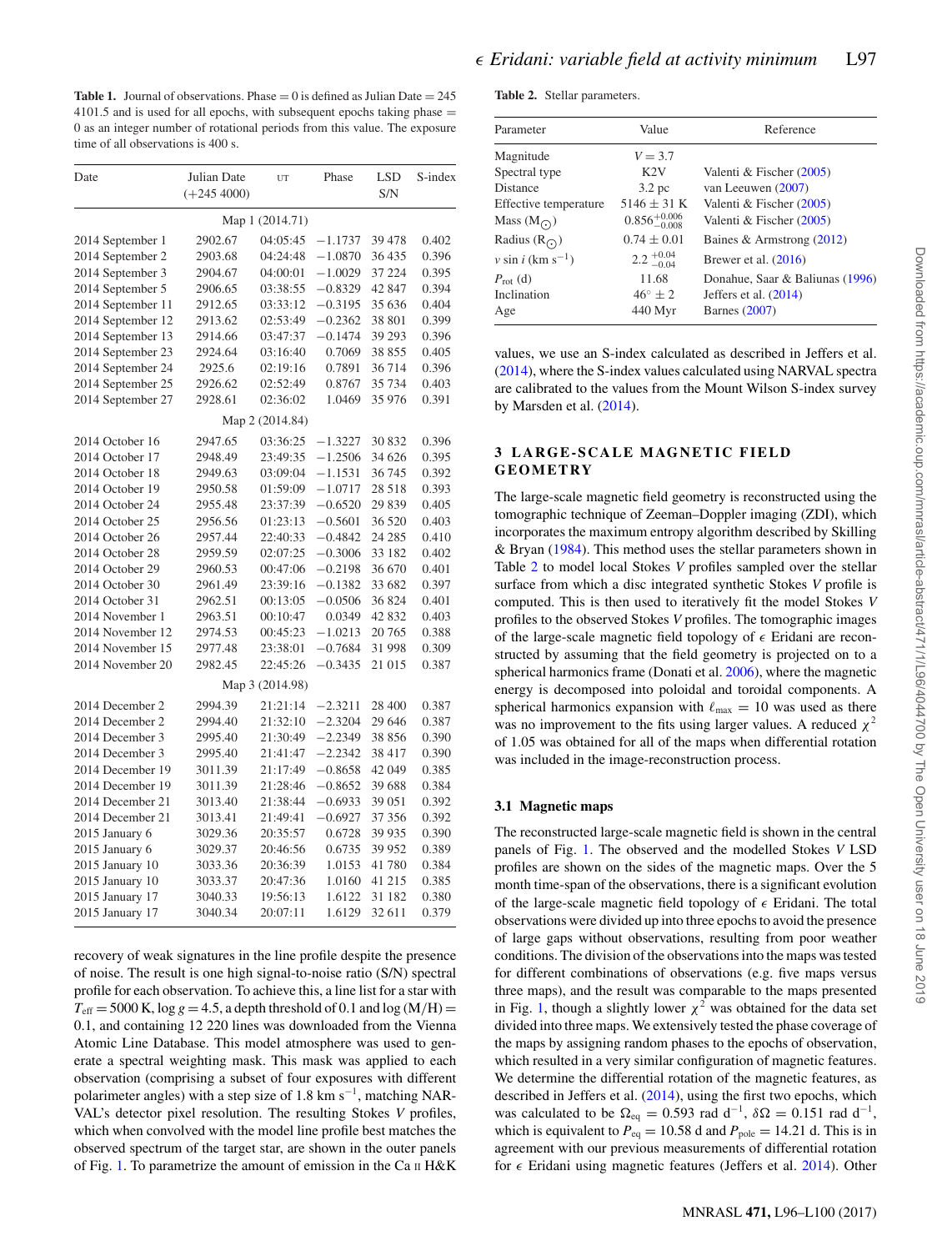differential rotation measurements for  $\epsilon$  Eridani have been measured using photometric data taken with the *MOST* satellite, where values of 11.35 and 11.55 d are measured for two different spots (Croll et al. [2006\)](#page-5-15), or  $P_{\text{min}} = 11.04$  d and  $P_{\text{max}} = 12.18$  d by Donahue et al. [\(1996\)](#page-5-10). While all of these values broadly agree, the differences can be explained by each method measuring different features, for example, plage regions, photometry and magnetic features, which do not necessarily probe the same depth in the stellar atmosphere or stellar latitudes. Since there are a range of *v* sin *i* values in the literature, we also reconstructed the ZDI maps for an inclination of 30 $\degree$  corresponding to the lowest *v* sin *i* value of 1.7 ± 0.3 km s<sup>−1</sup> (Saar & Osten [1997\)](#page-5-16). To fit the Stokes *V* profiles required a higher  $\chi^2$  value to fit the images (1.12 compared to 0.99 for map 1). In the reconstructed maps, high-latitude features are slightly less extended in latitude and longitude, though not more than 5◦–10◦, for the radial component. The meridional and azimuthal components show a slight increase in the strength of the features of the order of 10 per cent. We conclude that the use of a lower inclination does not have any significant impact on the reconstructed features in the ZDI maps.

Even though the phase coverage of the last map is not optimal, we note that there is significant evolution of the Stokes *V* profiles between the same rotation phase (phase 0.67), which can be taken into account when differential rotation is included in the reconstruction of the maps. Additionally, for map 3, we note that the Stokes *V* profiles have the largest amplitudes and that a simple magnetic field topology is expected.

#### *3.1.1 Radial component*

The radia[l](#page-4-0) component of  $\epsilon$  Eridani's large-scale magnetic field is dominated by a persistent and large polar magnetic spot of positive polarity, which varies in strength and shape. The strength of the region is highest in 2014.98 (map 3), and weakest in 2014.84 (map 2), while the global shape ranges in latitude from 30◦ (2014.84) to 60◦ (2014.98). The strongest evolution of the magnetic field is from epoch 2014.84 (map 2) to epoch 2014.98 (map 3), where the polar spot has increased in strength and evolved into a large spot, which is no longer centred at the pole and extends to much lower latitudes. This evolution of magnetic features is also evident in the corresponding Stokes *V* profiles. Additionally, there are weaker magnetic spots with negative polarity that are likely to be evolving from one epoch to the next. The strength of the negative regions is highest at epochs 2014.98 (map 3) and 2014.71 (map 1) and very weak at 2014.84 (map 2).

#### *3.1.2 Azimuthal component*

The azimuthal component of  $\epsilon$  Eridani's large-scale field appears only very weakly with small hints of magnetic spots at epochs 2014.71 (map 1) and 2014.98 (map 3). The azimuthal field is strongest at epoch 2014.84 (map 2), where a large magnetic spot of negative polarity extends from phases 0 to 0.3.

#### *3.1.3 Meridional component*

The determination of the meridional field is often difficult due to the crosstalk between the meridional and the radial fields. As discussed by Donati & Brown [\(1997\)](#page-5-17), the crosstalk between the radial and meridional fields primarily affects magnetic features at low latitudes, which implies that the higher latitude features are reliably reconstructed. This is evident in the magnetic maps, where the reconstructed negative polarity magnetic features at latitudes 0◦–50◦

in the meridional field maps are mirrored in the radial field maps (for all maps). The presence of high-latitude meridional field in map 2 at phase 0.5 is considered to be reliable. An additional important consideration is whether the crosstalk is from radial to meridional or vice versa. As discussed by Donati & Brown [\(1997\)](#page-5-17), for stars with low inclinations ( $i < 30^\circ$ ), the crosstalk is from radial to meridional, while for higher inclinations ( $i > 50°$ ), the crosstalk will be from meridional to radial. Since the adopted inclination of  $\epsilon$  Eridani is  $46^\circ$ , it lies between these two possibilities, and it is not possible to conclude in which direction the crosstalk occurs.

#### **3.2 Magnetic energy**

Over a period of approximately 5 months,  $\epsilon$  Eridani's large-scale field evolves (as shown in Fig. [2](#page-4-1) and Table [3\)](#page-5-18) with decreasing Sindex. The most dramatic changes are seen in the rapid emergence of an axisymmetric toroidal field. This is indicated by the colour of the points in Fig. [2](#page-4-1) changing from red at 2014.71 (map 1) to green at 2014.98 (map 3). The field is notably more complex than a simple dipole at all epochs with significant amounts of the magnetic energy being contained in higher order modes. The poloidal component is approximately 50 per cent dipolar (with values ranging from 43 per cent at 2014.71 to 56 per cent at 2014.84), with additional contributions from the quadrupolar (with an average of 20 per cent) and octupolar components (which are typically of the order of 20 per cent) and higher order modes *l* > 3. The axisymmetry of the large-scale field is quite constant with an average value of 35 per cent.

#### **4 DISCUSSION**

The large-scale magnetic field geometry of  $\epsilon$  Eridani has been shown to be highly variable over its 2.95 yr chromospheric activity cycle when observed at yearly epochs (Jeffers et al. [2014\)](#page-5-3). To investigate the evolution on shorter time-scales of the magnetic field geometry of  $\epsilon$  Eridani, we secured observations over a period of five successive months, from 2014 September to 2015 January, spanning  $\epsilon$  Eridani's chromospheric activity minimum. The large-scale magnetic field is shown to vary on a time-scale of months with the first magnetic map reconstructed for epoch 2014.68 (map 1) showing significant evolution compared to the final map reconstructed for epoch 2014.98 (map 3). The large-scale magnetic field geometry is predominantly poloidal (ranging from 74 per cent to 84 per cent) throughout  $\epsilon$  Eridani's activity minimum and in contrast to the rest of its activity cycle where it is also seen to have a strong toroidal component (Jeffers et al. [2014\)](#page-5-3). The poloidal field is not a simple dipole but is quite complex with significant fractions in higher order modes such as quadrupolar and octupolar modes.

The reconstructed complex poloidal field is in contrast to the Sun, where its large-scale field is a simple dipole at activity minimum and becomes complex at activity maximum (DeRosa et al. [2012\)](#page-5-0). On the Sun, the dipolar and quadrupolar modes vary in antiphase, such that after cycle minimum, the quadrupolar mode grows as the number of spots increases, reaching a maximum at cycle maximum (DeRosa et al.  $2012$ ). However, on  $\epsilon$  Eridani, we observe a slight decrease in the quadrupolar mode at this phase, accompanied by a slight growth in the dipole mode. The changes are small, and a longer term study is needed to confirm i[f](#page-4-1) this is indeed the pattern that characterizes the cycle. The most significant change in  $\epsilon$  Eridani's large-scale magnetic field is in the toroidal component of the axisymmetric field, which evolves from 5 per cent to 72 per cent precisely at the emergence of  $\epsilon$  Eridani from its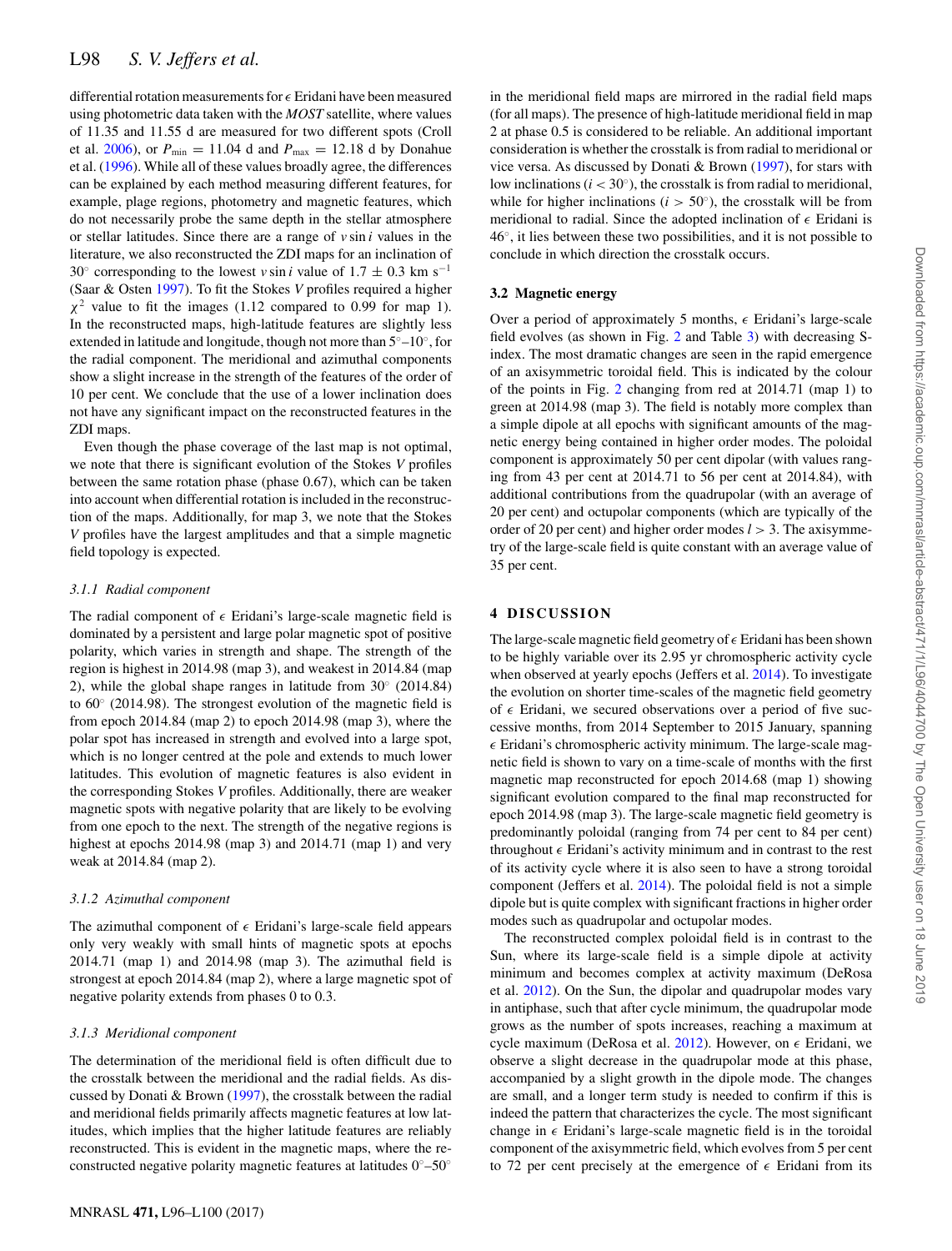<span id="page-4-0"></span>

**Figure 1.** Magnetic field maps of  $\epsilon$  Eridani reconstructed for 2014.71, 2014.84 and 2014.98, shown with the Stokes *V* fits to the sides (ordered from the leftto right-hand panel and top to bottom panel). For each image, the magnetic field projection is shown in terms of radial (upper panel), azimuthal (middle panel) and meridional (lower panel) field components, where red indicates positive polarity and blue indicates negative polarity. The magnetic field strength is in Gauss, where for each map the scale is identical ( $B_{\text{max}} = 25$  G). The tick marks at the top of each radial field map indicate the observational phases used to reconstruct the large-scale magnetic field geometry. The Stokes *V* profiles are plotted separated by a constant value for clarity.

<span id="page-4-1"></span>

**Figure 2.** The evolution of  $\epsilon$  Eridani's large-scale field during S-index minimum. The symbol shape indicates the axisymmetry of the field (nonaxisymmetric by pointed star shape and axisymmetric by decagon), the colour of the symbol indicates the proportion of poloidal (red) and toroidal (blue) components of the field, and the symbol size indicates the magnetic field strength. Additionally, S-index points before and after the activity minimum are included (from Jeffers et al. [2014](#page-5-3) and unpublished data). The black line indicates the sinusoidal period of 2.95 d and epoch of S-index minimum using the values of Metcalfe et al. [\(2013\)](#page-5-2).

activity minimum and shows a strong axisymmetry, just like the Sun's poloidal field. Currently, there is limited information on the long-term evolution of the Sun's toroidal field as only a few years of vector data are available (Gosain et al. [2013;](#page-5-19) Vidotto [2016\)](#page-5-20). Within this small time window, however, the solar toroidal field was much weaker than on  $\epsilon$  Eridani. A longer term comparison of the variation of the toroidal field over the stellar magnetic cycle may shed some light on the nature of the magnetic cycle.

Another star that has been monitored as part of the BCool survey and that has stellar parameters very similar to  $\epsilon$  Eridani is 61 Cyg A (Boro Saikia et al. [2016\)](#page-5-21), which also exhibits a solar-like magnetic cycle. At activity minimum, the large-scale field of 61 Cyg A is also a simple dipole like the solar case, showing that it is not a limitation of ZDI that we do not see a similar behaviour for  $\epsilon$  Eridani. The poloidal field of  $\epsilon$  Eridani is more comple[x](#page-5-18) at activity minimum compared to 61 Cyg A and the Sun. The S-index cycle of 61 Cyg A is  $7.2 \pm 1.3$  yr long (Boro Saikia et al. [2016\)](#page-5-21), and its stellar parameters are more similar to  $\epsilon$  Eridani than the Sun's. The mass of 61 Cyg A is 0.66 M<sub> $\odot$ </sub> (Kervella et al. [2008\)](#page-5-22), which is slightly smaller than  $\epsilon$  Eridani's mass of 0.7 M<sub>O</sub>, and given their low *v* sin *i* values, the ZDI technique has a similar resolving power for both stars. The evolutionary state of the two stars is similar to  $\epsilon$  Eridani having an age that is approximately 7 per cent of its main-sequence